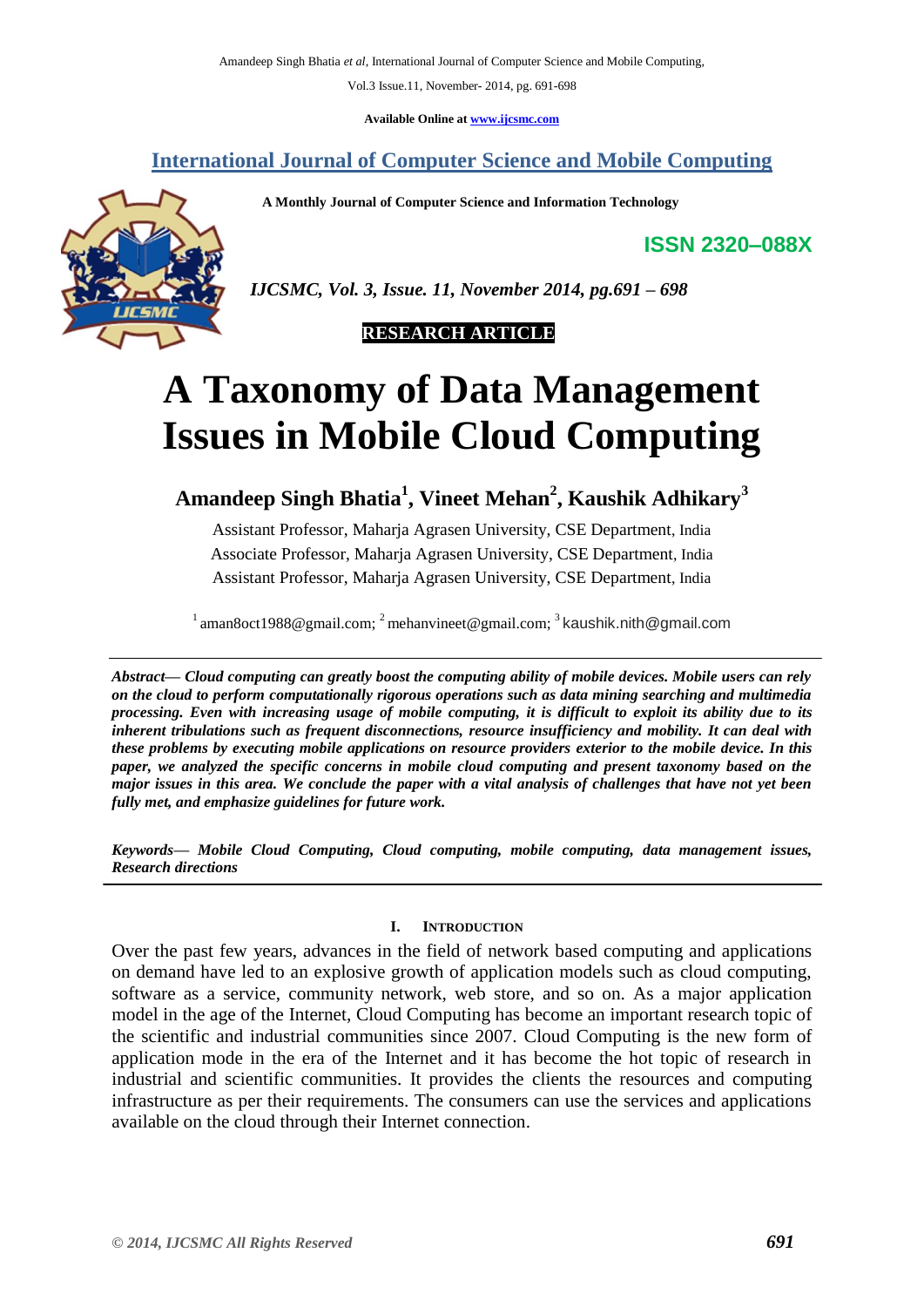NIST *(*National Institute of Standards and Technology, USA) definition from September, 2011 released in its "Special Publication 800-145" of Cloud Computing is:

"Cloud Computing is a model for enabling convenient, on-demand network access to a shared pool of configurable resources (e.g. networks, servers, storage, applications and services) that can rapidly be provisioned and released with minimal management effort or service provider interaction."

According to the top ten strategic technology trends for 2012 [1] provided by Gartner (a famous global analytical and consulting company), cloud computing has been on the top of the list, which means cloud computing will have an increased impact on the enterprise and most organizations in 2012.

#### **II. MOBILE CLOUD COMPUTING**

Meanwhile, smartphones are considered as the representative for the various mobile devices as they have been connected to the Internet with the rapidly growing of wireless network technology. The word "mobility" has become very popular in the world of computing. There has also been a rise in development and sales of mobile devices like smartphones, tablets etc. supporting different kinds of mobile computing and networking technologies. The status and availability of mobile devices such as smartphones, which are offering everywhere communication and information services, are creating such a dependency that one does not leave home without them.



Fig 1: Mobile cloud Computing Trends (www.google.co.in/trends)

# **III. DEFINATIONS**

Mobile Computing: The design of small, powerful devices enables mobility in wireless networks that supports a trend toward computing on the go, known as mobile computing [5].

Satyanarayana [7] describes the vision of mobile computing as "information at fingertips anywhere, anytime", while Imielinski and Korth [5] discuss that "The mobile computing no longer requires users to maintain a fixed and universally known position in the network and enables almost unrestricted mobility".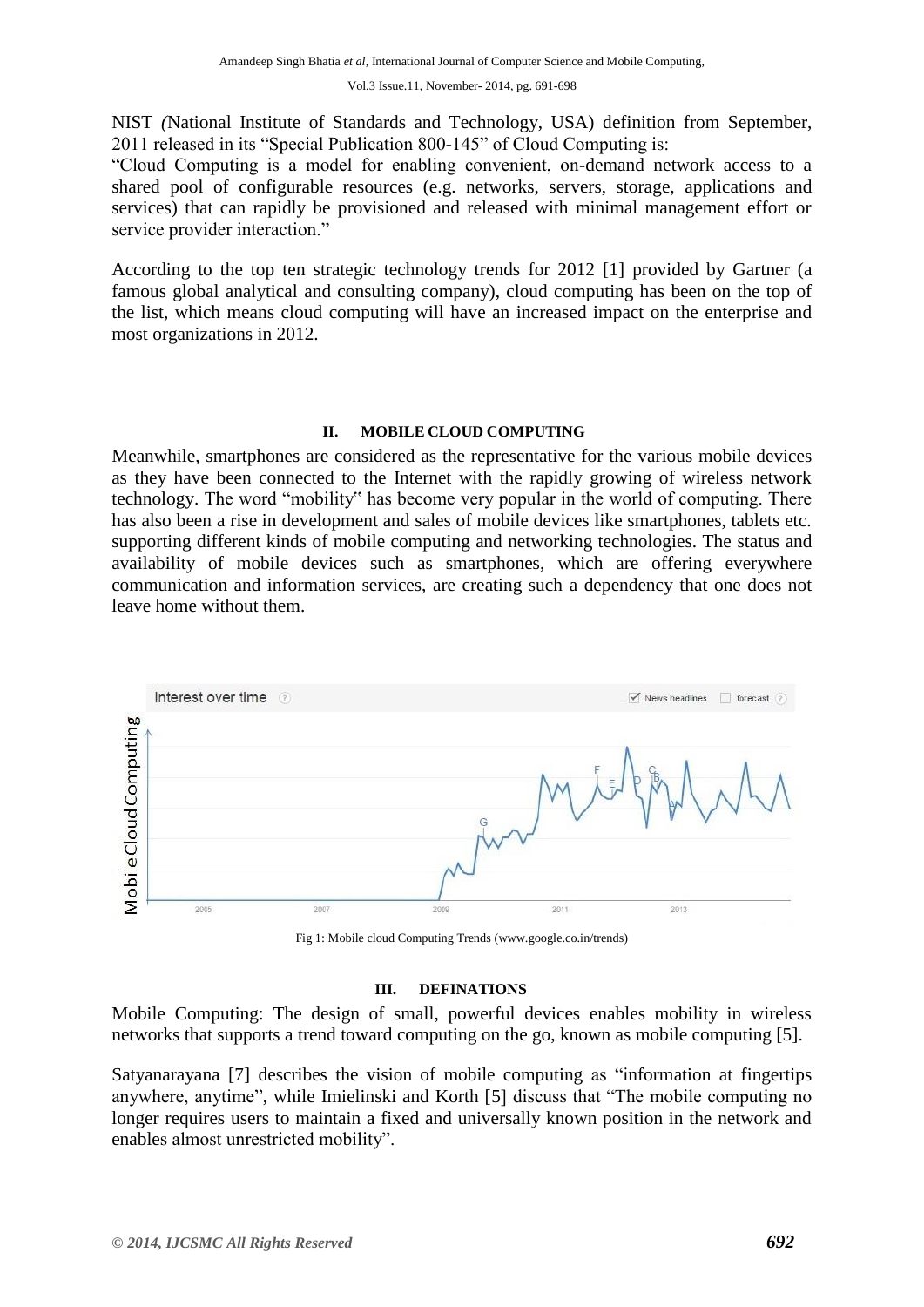Vol.3 Issue.11, November- 2014, pg. 691-698

#### **IV. VISION AND VIEW OF MCC**

MCC is the state-of-the-art mobile computing technology that aims to enlarge a multitude of mobile devices, especially smartphones and alleviate their resource poverty. Mobile users can have access to their applications, data, and cloud services through the Internet by leveraging mobile web [5]. This futuristic accomplishment will be employed in several areas like healthcare (e.g. telemonitoring and telesurgery), education, IT Business, rural and urban development, and social networking.

The arrival of MCC has been superior into a technological revolution given those profitable opportunities for several domains such as healthcare, e-learning, telecommunication, and the tourism industry. The idea is to reduce development cost and stimulate execution of resourceintensive mobile applications by leveraging distant rich resources to increase the quality of user experience. **Fig2** shows an abstract view of MCC and depicts its applications in several domains such as healthcare, social networking, urban development, and vehicular technology.



Fig 2: View of Mobile Cloud Computing [5]

#### **V. CHALLENGES IN MOBILE CLOUD COMPUTING**

Several research works contribute to the development of MCC by tackling issues. However, there are some challenges which need to be addressed. This section presents several open challenges in the mobile cloud computing.

A. *Quality of Service***:** In MCC, mobile users need to access to servers located in a cloud when requesting services and resources in the cloud. However, the mobile users may face some problems such as congestion due to the constraint of wireless bandwidths, network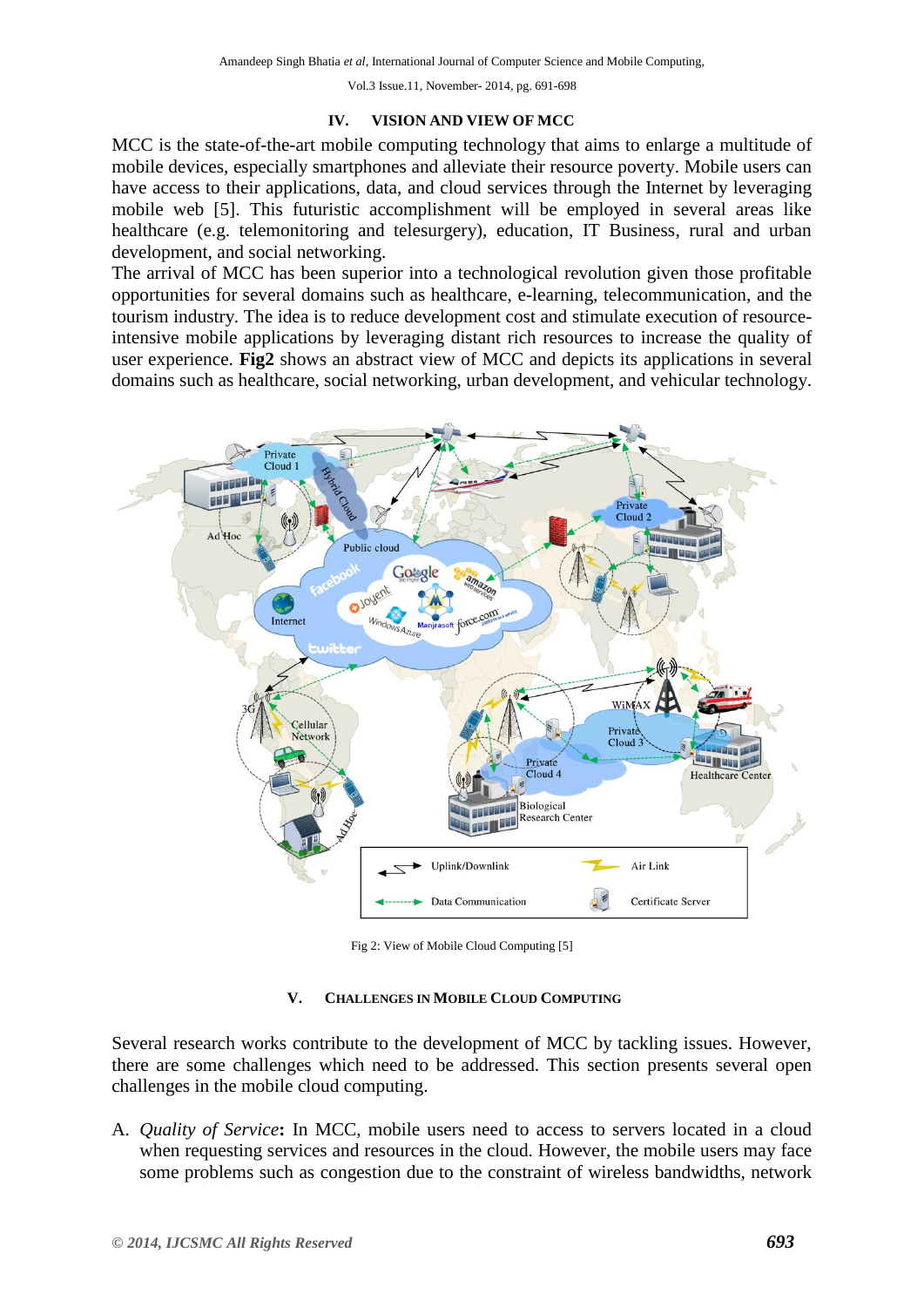disconnection, and the signal attenuation caused by mobile users' mobility. They cause delays when users want to communicate with the cloud, so QoS is reduced significantly.

- B. *Limitation of Mobile as Handheld devices:* While talking about mobile devices using cloud computing, the first thing that has to be looked upon is the resource constraints. Although mobile devices have enhanced in all aspects- storage, size of the screen, capability of CPU, wireless communication, operating systems, there are serious limitations in computing ability and energy resource to set up multifaceted applications. As compared to PCs and laptops, the modern mobile devices like the iPhone 6 or the Android or Window mobile phones, decrease the processing capability by 3 times, memory by 5-6 times and bandwidth by around 10 times. Although these intelligent phones are improving constantly, the vast disparities still pose a limitation to mobile cloud computing.
- C. *Lose of battery & network flow:* If an application desires a lot of battery and network flow, it will become difficult to set up that application on the mobile device. To overcome this problem [7], there will need to be a reduction in the data exchange rate and the amount of data exchanged between the mobile device and the cloud end, by optimizing the cloud end.
- D. *Migration Optimization:* As the mobility feature in mobile devices, provide a flawless migration environment for data transmission or service guarantee has becoming another hot issue in mobile cloud computing research. An optimal migration mechanism can reduce interaction delay, enhance processing capability, and improve user's experience efficiently [6].
- E. *Quality of communication:* In contrast with wired network uses physical connection to ensure bandwidth reliability, the data transfer rate in mobile cloud computing environment is constantly changing and the connection is discontinuous due to the existing clearance in network overlay [8]. Furthermore, data centre in large enterprise and resource in Internet service provider normally is far away to end users, especially to mobile device users. Some other issues such as dynamic varying of application throughput, mobility of users, and even weather will lead to changes in bandwidth and network overlay. Therefore, the handover delay in mobile network is higher than in wired network.

# **VI. DATA MANAGEMENT ISSUES TAXONOMY**

For many cloud users and providers, running data on the cloud raises many complications. In mobile cloud computing, as the name itself suggests, data that would conventionally be only accessible only to the mobile device's owner, would now be stored on, accessible to, shared with external devices or users. For many mobile users, this raises privacy and security questions. Also, data representation in mobile devices varies, and in a heterogeneous mobile cloud, this would lead to problems with portability interoperability. Computations in a mobile cloud would be spread across a distributed file system [13], where several devices may need to access and modify files. In addition, special considerations must be given to accessing files from mobiles over wireless networks. In a mobile cloud, user"s geographical locations are not fixed, and bandwidth must be preserved because of data access costs. However, it is also vital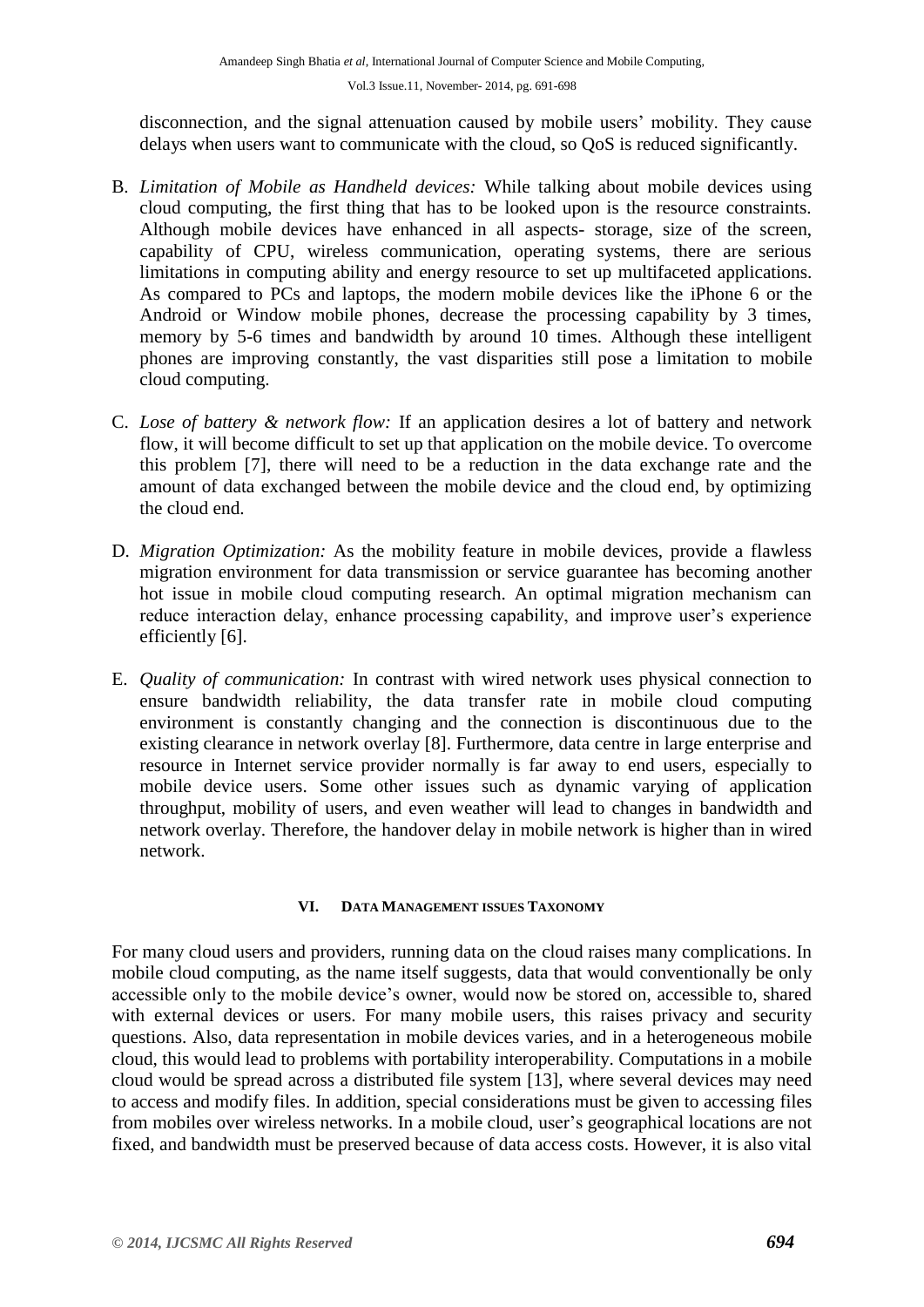that mobile databases contain policies to safeguard against data loss while ensuring it conforms to mobility constraints.

By "analytical data management", we refer to applications that query a data store for use in business planning, problem solving, and decision support. Historical data along with data from multiple operational databases are all typically involved in the analysis. Consequently, the scale of analytical data management systems is generally larger than transactional systems (whereas 1TB is large for transactional systems, analytical systems are increasingly crossing the petabyte barrier [19]). Furthermore, analytical systems tend to be read-mostly (or readonly), with occasional batch inserts. Analytical data management consists of \$3.98 billion [21] of the \$14.6 billion database market [20] (27%) and is growing at a rate of 10.3% annually [21].



Fig3: Data management issues taxonomy in MCC

A. *Personal data storage on mobile cloud:* One of the key concerns for people by means of a mobile cloud is that their personal data on mobile device could be stored on, or accessed by the cloud. A mobile device contains contact lists, text messages, personal photos and videos, calendars, location information, and these data can reveal many things about someone's personal life. However, a personal computer also stores many such personal data such as photos and other multimedia, chat logs, emails, passwords, financial records or access to such records, calendar and contact lists [13]. Today, thousands of financial transactions are being done in online shopping sites such as eBay, and Amazon.

Therefore, the risks involved in mobile cloud are not essentially greater than those involved in traditional clouds. However, the issue here is whether the means of handling those risks have been properly implemented in the mobile cloud. Despite reservations, people do tend to use their mobile devices with the cloud. Some recent examples of mobile cloud storage are Apple"s iCloud, Google Drive and Dropbox. Apple iCloud enables users of iOS devices to synchronize their application data such as photos, iTunes music, calendars, email, and messages [17].

*B. Data access issues:* Compared with traditional cloud computing, mobile cloud computing poses a challenge in the way mobile devices access data stored on the cloud. This is due to the inherent challenges of mobile computing such as low bandwidth, mobility and limited storage. I/O operations performed at the file level consume a lot of bandwidth, which is a problem for limited connectivity options in the mobile cloud [12]. Methods to minimize the I/O costs such as [13] exist, but do not take access methods into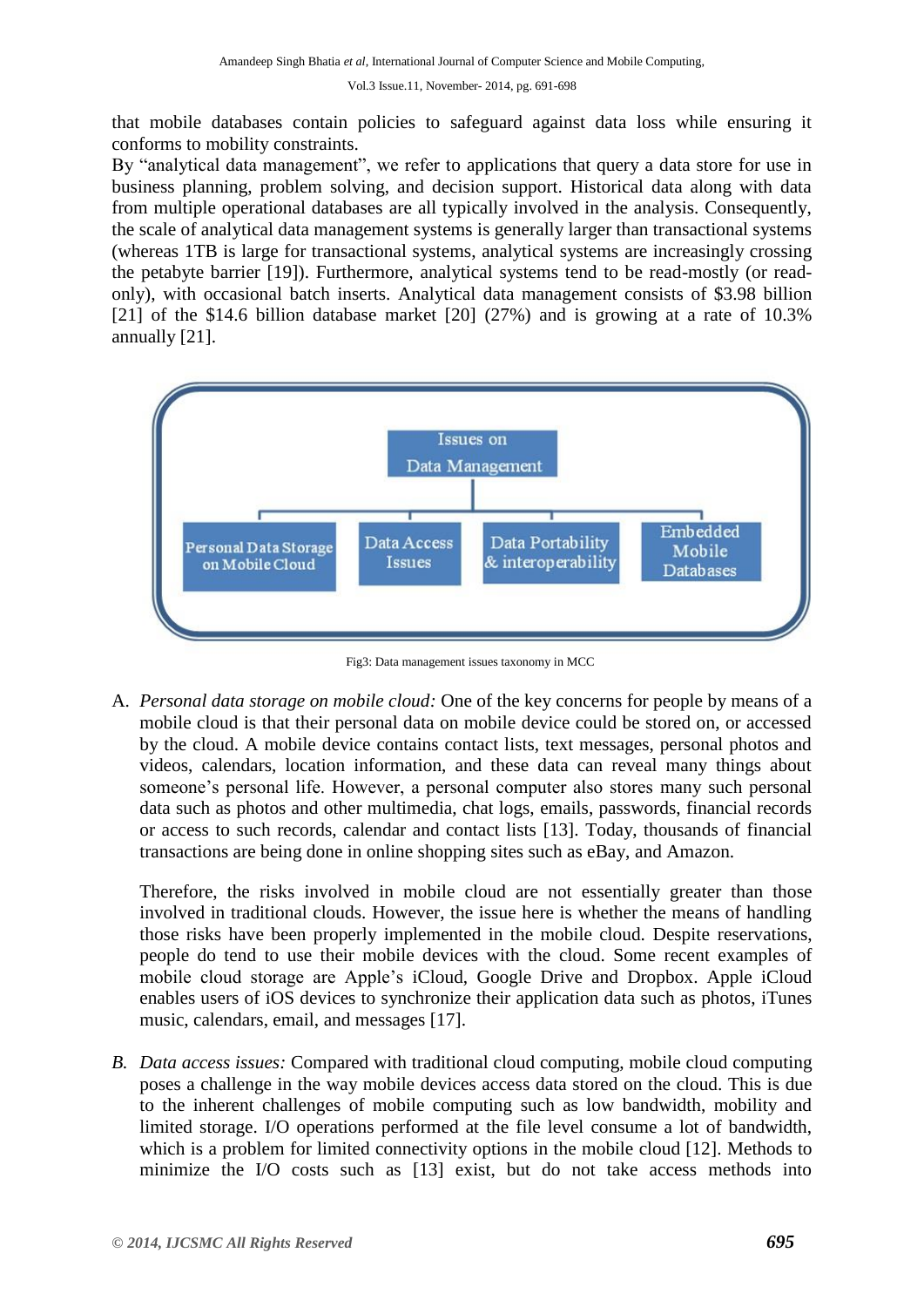consideration. An approach more suited for mobile cloud is the concept of "Pocket Cloudlets" [14], where a local storage cache based on nonvolatile memory is used to store parts or full cloud services in the mobile devices. However, this method needs the mobile device to decide a priori which portions of cloud services it will need to cache locally. Hence, the dynamic nature is compromised.

*C. Data portability and interoperability:* The mobile cloud will cater to many different mobile devices including Android, BlackBerry, and iPhone. In addition, these participating devices have various sensing capabilities, and as a result, contain sensor specific data as well. Since a mobile cloud will also have to communicate with typical cloud structures containing large scale servers, and PCs in addition to mobile devices, it is important that a platform independent representation is provided [15].

Open cloud computing standards could be the answer to such data lock-in problems. An open standard would add in multiple cloud computing service providers to present a uniform interface. One possible solution for the mobile cloud is the Mobile Agent Based Open Cloud Computing Federation (MABOCCF) [16], where data and code are transferred from one device to another via mobile agents. When a user encapsulates code/task inside a mobile agent, there should be certain information in the data structure at the head of the agent such as, whether or not if it is a mobile agent, resources needed for that particular task, mobile agent code, and application code. Each mobile agent is executed in a virtual machine called Mobile Agent Place (MAP), and the mobile agents are able to move between MAPs, and also to communicate and consult with each other, realizing portability among heterogeneous cloud computing service providers.

*D. Embedded mobile databases:* Because of obvious limitations, mobile databases (or embedded mobile databases, as they are called) cannot possess all the functionalities of a traditional database. In the context of the mobile cloud, mobile databases need to be lightweight, and require the ability to download data from a remote repository and execute on this data even in a disconnected state, and also should be able to coordinate the modified data during the downtime with the enterprise whenever the network becomes accessible again. Furthermore, databases for mobile clouds need to have a quick start up time since faults in mobile devices can be more regular than for a fixed host. Security constraints on the subject of access and real time processing are also important [15].

These are usually incorporated with the operating system and specific application, and in spirit are similar to traditional databases which could be relational or object oriented. However, mobile embedded databases are directly driven by procedure calls, as conflicted to traditional databases which are not bound to the operational system or a particular application, and are considered for data storage in persistent media [14]. Database technologies used in p2p systems such as PeerDB [15], and CouchDB20 and recently CouchOne Mobile21 derived from the peer-based CouchDB, can also be facilitated for the mobile cloud, especially in cases where mobile devices act as resource providers and form decentralized p2p connections.

# **VII. CONCLUSIONS**

Recently, cloud computing has created a new research impetus in smartphone expansion leading to the emergence of mobile cloud computing standard. The vital goal of MCC is to provide rich mobile computing through flawless communication between front-users (cloud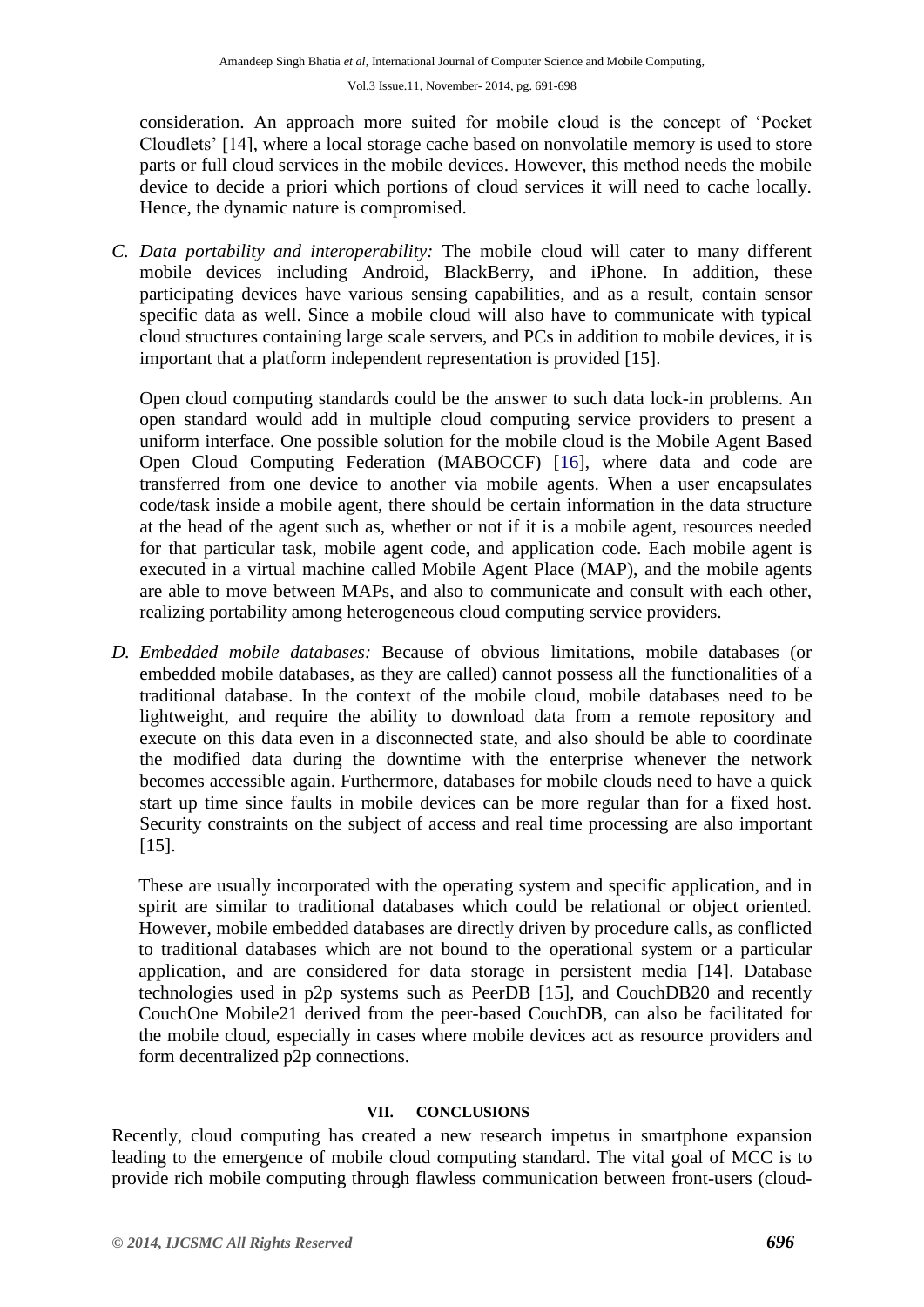mobile users) and end-users (cloud providers) regardless of heterogeneous, wireless environments and primary platforms in global roaming. MCC landscape is providing higher magnitude values than mobile computing since it can release the power of mobile devices by stimulating virtual heavy functionality and bulk data storage in mobile devices. Similarly, it will face greater challenges because of converge heterogeneous domains of mobile and cloud computing.

This paper presented an overview of cloud computing, evolution of mobile cloud computing, vision of MCC and challenges in MCC. We have analyzed and classified taxonomy of data management issues in mobile cloud computing. The survey advocated that although there are several academic and industrial solutions, there is no suitable ground yet that can cover the highlighted challenges for endusers, application developers, mobile cloud service providers, and third parties. The absence of early standards and lack of advanced technologies decelerate MCC growth. However, challenges are present in order to "elastically" ondemand form clouds of services and resources efficiently, seamlessly and in a robust manner.

#### **ACKNOWLEDGEMENT**

This research paper is made possible through the help and support from my colleagues. Especially, please allow me to dedicate my acknowledgment of gratitude toward the following significant advisors and contributors: First and foremost, I would like to thank Mr. Vineet Mehan and Mr. kaushik Adhikary for their most support and encouragement. The product of this research paper would not be possible without all of them.

#### **References**

- 1) C. Albanesius. (2011, Feb.) "smartphone shipments surpass PC shipments for first time. what"s next?". PC Magazine. [Online]. Available: http://www.pcmag.com/article2/0,2817,2379665,00.asp
- 2) M. Satyanarayanan, "Pervasive computing: vision and challenges," *IEEE Pers. Commun.*, vol. 8, no. 4, pp. 10–17, 2001.
- 3) J. Flinn, S. Park, and M. Satyanarayanan, "Balancing performance, energy, and quality in pervasive computing," in *Proc. IEEE 22nd International Conference on Distributed Computing Systems (ICDCS'02)*, Vienna, Austria, Jul. 2002, pp. 217–226.
- 4) M. D. Kristensen, "Scavenger: Transparent development of efficient cyber foraging applications," in *Proc. IEEE Eighth Anual International Conference on Pervasive Computing and Communications (PerCom)*, Mannheim, Germany, Apr. 2010, pp. 217–226.
- 5) Zohreh Sanaei, Saeid Abolfazli, Abdullah Gani, Rajkumar Buyya, "Heterogeneity in Mobile Cloud Computing: Taxonomy and Open Challenges" in IEEE communications surveys & tutorials, vol. 16, NO. 1 (2014).
- 6) M. Sharifi, S. Kafaie, and O. Kashefi, "A survey and taxonomy of cyber foraging of mobile devices," *IEEE Commun. Surveys & Tutorials*, vol. PP, no. 99, pp. 1–12, 2011.
- 7) R. Buyya, C. Yeo, S. Venugopal, J. Broberg, and I. Brandic, "Cloud computing and emerging it platforms: Vision, hype, and reality for delivering computing as the 5th utility," *Future Generation Computer Systems*, vol. 25, no. 6, pp. 599–616, 2009.
- 8) Han Qi, Abdullah Gani, "Research on Mobile Cloud Computing: Review,Trend and Perspectives" in Proceedings of the Second International Conference on Digital Information and Communication Technology and its Applications (DICTAP), IEEE, Pages 195-202, 2012
- 9) Xiaopeng Fan, Jiannong Cao, and Haixia Mao, "A Survey on Mobile Cloud Computing", ZTE Corporation
- 10) http://cloudcomputingtopics.com/2011/05/the-mobile-cloud-why-its-so-important/
- 11) Hoang T. Dinh, Chonho Lee, Dusit Niyato, and Ping Wang, "A survey of Mobile Cloud Computing: Architecture, Applications and Approaches", Wireless Communications and Mobile Computing, 2011
- 12) H.T. Dinh, C. Lee, D. Niyato, P. Wang, A survey of mobile cloud computing: architecture, applications, and approaches, Wireless Communications and Mobile Computing (2011)
- 13) Y.J. Nam, Y.K. Park, J.T. Lee, F. Ishengoma, Cost-aware virtual usb drive: providing cost-effective block I/O management commercial cloud storage for mobile devices, in: IEEE International Conference on Computational Science and Engineering, 2010, pp. 427–432.